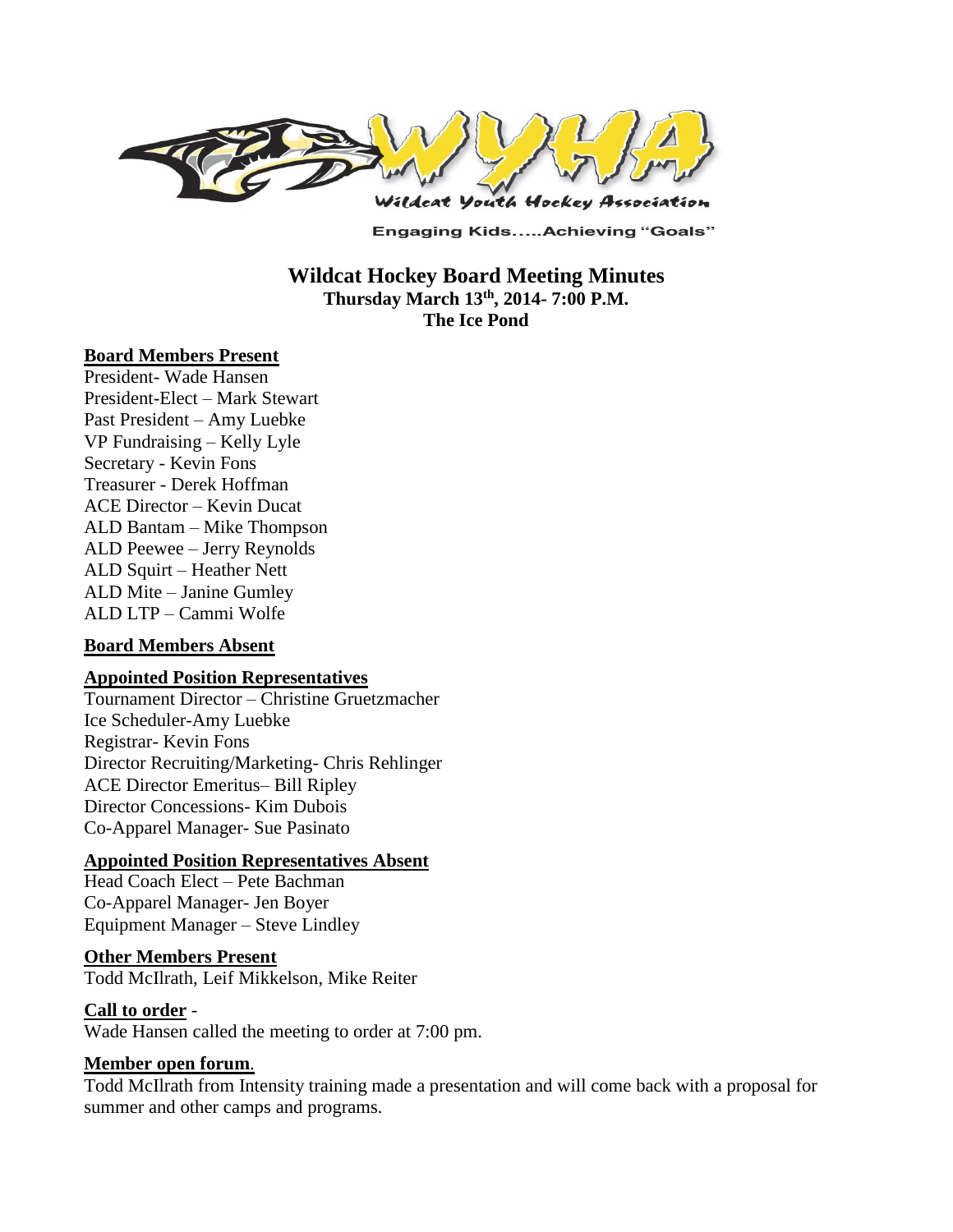# **Approval of prior meeting minutes**.

Mark Stewart made a motion to approve the February meeting minutes Derek Hoffman seconded. Motion carried unanimously.

### **Approval of agenda**

Amy Luebke made a motion to approve the agenda, Mark Stewart seconded. Motion carried unanimously.

# **Reports:**

## **Treasurer:**

Reviewed Current Statements.

Approval of bills / Monthly Statement

Mike Thompson made a motion to approve the outstanding bills, Kevin Ducat seconded. Motion carried unanimously.

Need to send out bills and contact all who still owe fees or volunteer hours.

# **President:**

Volunteer Hours – Revisit the level to which we have our families participate

Formed a sub-committee of Kim Dubois, Mark Stewart, Amy Luebke and Mike Thompson to look at our volunteer hour requirements and proposed any changes to try to insure we have full coverage in concessions.

### Open Board Positions

*Elected*

- President Elect No Candidates yet
- Secretary
- Head Coach Elect
- PeeWee ALD
- U8 Mite ALD
- **•** Treasurer

### *Appointed Positions by the board include:*

- Registrar
- Equipment
- Apparel
- Concessions No Candidates yet

### Try Hockey Free

Went really well and was a positive experience for the skaters and the club.

### Annual Meeting

Derek to get the financials together Wade to get the PowerPoint moving forward Treats need to be ordered (Wade) Patches will be bagged by Janine Gumley after Mike Thompson gets for WAHA and Amy receives the participation patches.

# **ALL ALD's:**

Patch information – Mike Thompson is collecting and submitting.

### **LTS/U6 Mite/LTP:**

Village teaching services – Need to meet with Sue and review any changes needed for next season. Mark Stewart and Cammi Wolfe will meet with her.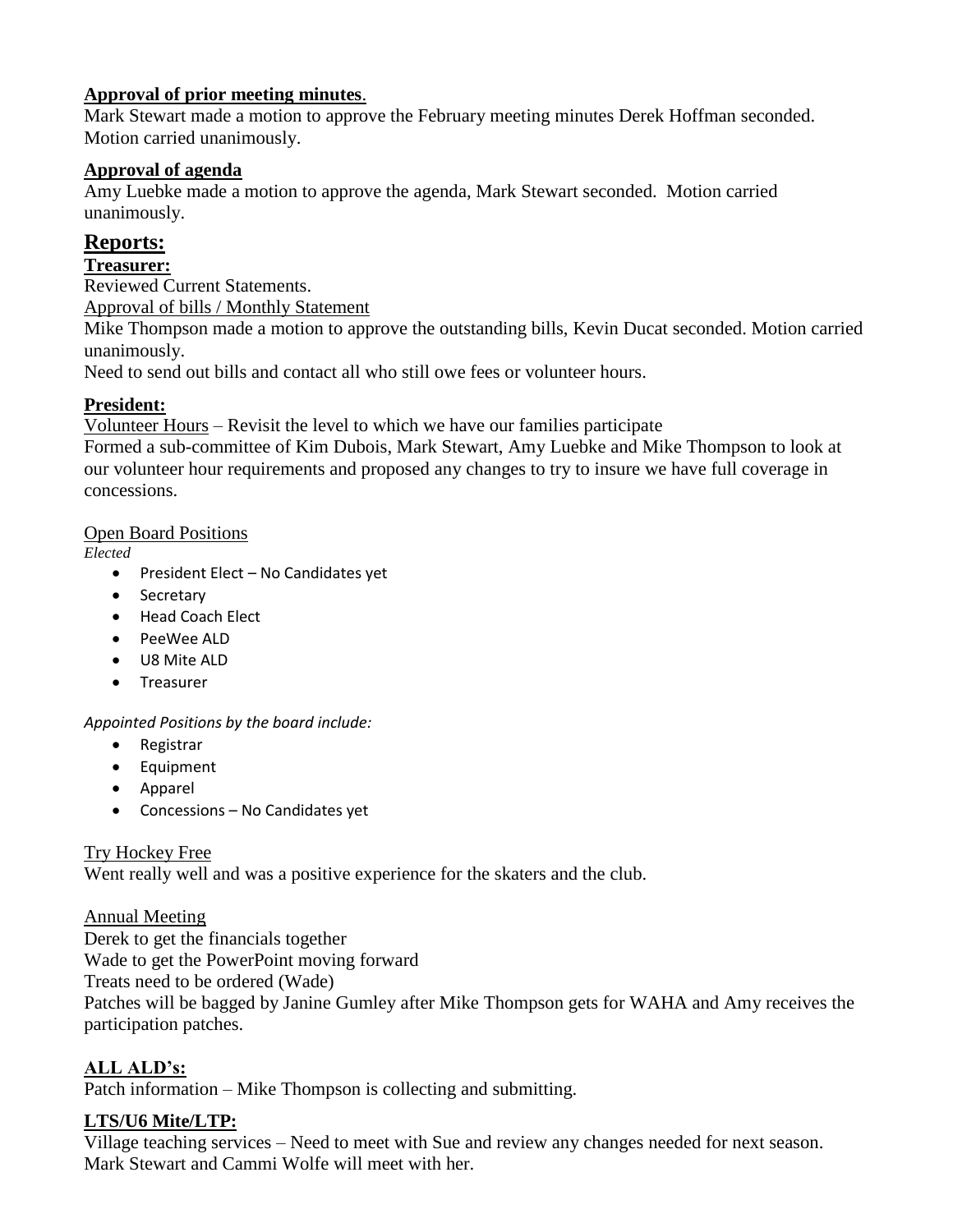## **U8 Mite ALD:**

Mite Jamboree – Everything is good to go.

Kids Moving to Squirt – Had Jersey Try-on day 3/12/14.

#### **Squirt ALD:**

#### Squirt Level Skating Opportunities

ALD's will meet and look at opportunities for skaters wanting a higher level of practice. Parents need to give input on what they are looking for. This is limited by available ice. There are several outside programs like Athletic Republic these type of skaters have used in the past.

# **Pee Wee ALD:**

Nothing to Report.

**Bantam ALD:**  Nothing to Report

**Equipment:**  Nothing to Report

# **Fundraising:**  Need Chairperson for Raffle and Bucky Book – Janine Gumley may do Raffle.

Volunteer hour status (hours worked, remaining, how many required still) – Sheet handed out with updated hours to date.

#### **Apparel:**

LTP Jerseys – Reversible, Ordering, Numbering? Leif and Sue Pasinato to propose a method for assigning, ordering and billing the Jerseys for U8 and U6 levels to allow jerseys to be reused.

Goalie Jerseys Look at options for Goalie Jerseys for teams with rotating goalies.

**Registrar-**Nothing to report.

**Ice scheduler-**Ice Needs for 2014/15 Need the ice needs for tryouts ASAP.

**Marketing Director:**

Nothing to report.

# **Ace Director / Head Coach Elect/Ace Emeritus:**

Coaching Handbook Updates Working on revisions, should have copy for approval next month

Coaches Evaluation Feedback Wade Hansen to blast out Monday or Tuesday that Evaluations can be done on the website.

#### Spring & Summer Camps –

Look to work with Todd McIlrath on options along with club sponsored options.